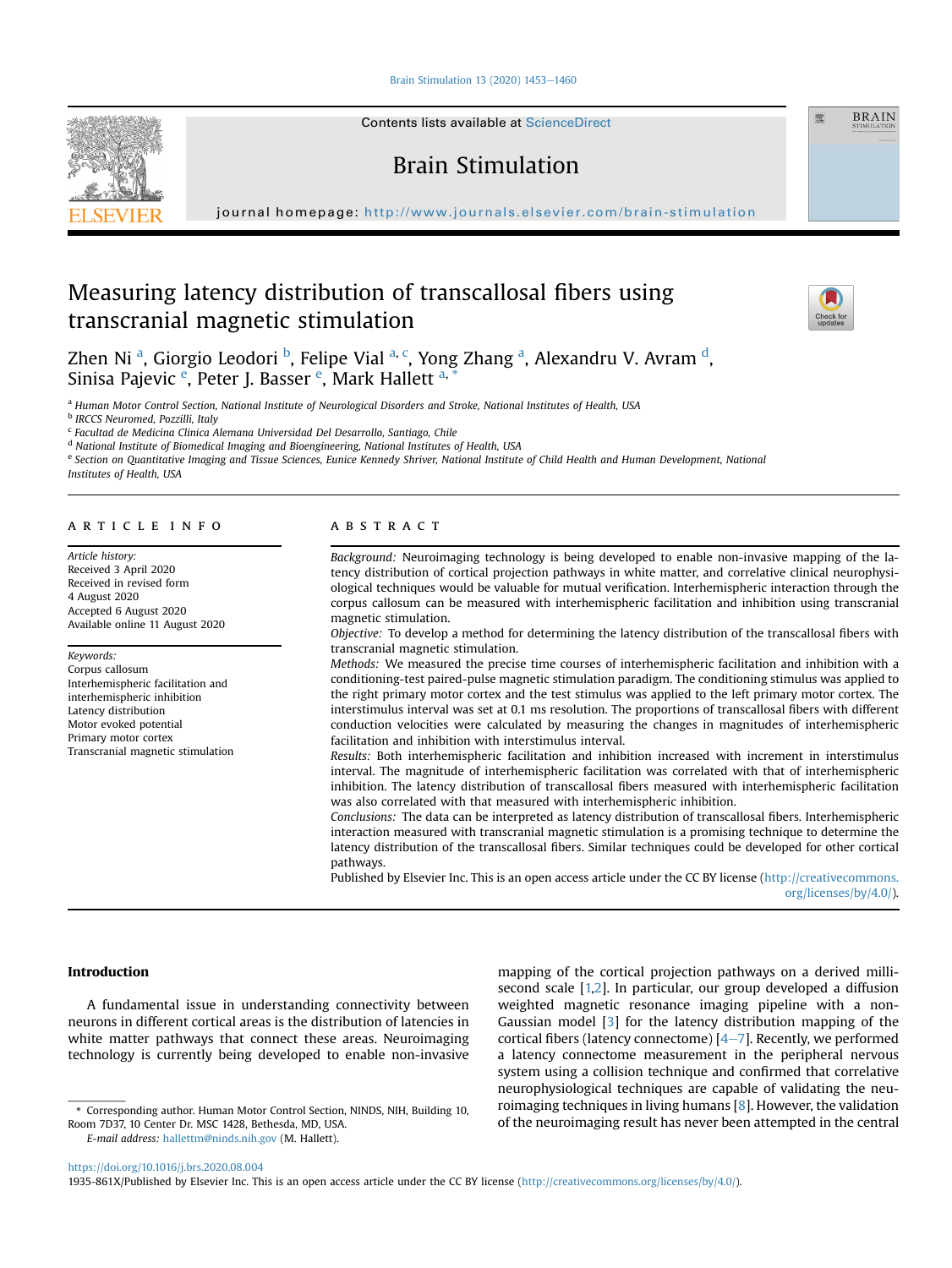nervous system with clinical neurophysiological techniques to assess the latency distribution in white matter pathways.

The corpus callosum is the largest white matter structure with a major bundle of commissural fibers connecting the two hemispheres  $[9-11]$  $[9-11]$  $[9-11]$  $[9-11]$  $[9-11]$ . Interhemispheric facilitation and inhibition refer to the neurophysiological mechanisms in which one hemisphere facilitates and inhibits the opposite hemisphere through transcallosal fibers. Interhemispheric facilitation and inhibition between homologous primary motor cortices can be measured by transcranial magnetic stimulation with a conditioning-test paired-pulse

paradigm [[12,](#page-6-6)[13](#page-6-7)][\(Fig. 1](#page-1-0)A) wherein a conditioning pulse facilitates the motor evoked potential generated by a test stimulus at interstimulus intervals of  $3-6$  ms  $[14,15]$  $[14,15]$  and inhibits it at interstimulus intervals of  $7-15$  ms  $[16,17]$  $[16,17]$ . In this proof-of-principle study, we attempted to establish the latency distribution of the transcallosal fibers by monitoring the changes in transcallosal interactions with motor cortical stimulation. We measured the precise time course of interhemispheric facilitation and inhibition at 0.1 ms resolution. Because different pyramidal neurons in the primary motor cortex (on the conditioning stimulus side) are connected to the

<span id="page-1-0"></span>

Fig. 1. Latency distribution of the transcallosal fibers tested with interhemispheric interaction. (A) Experimental setup. IHF and IHI from the right primary motor cortex to the left primary motor cortex tested with a paired-pulse transcranial magnetic stimulation paradigm were used to verify the latency distribution of transcallosal fibers with different diameters (color lines). The first CS was given to the right primary motor cortex. The second TS was given to the left primary motor cortex. The small arrows close to the coil show the induced current direction in the brain. (B) Hypothesis. CS activates multiple pyramidal neurons (triangles with different sizes) in the right primary motor cortex. These pyramidal neurons are connected to the transcallosal fibers with different diameters (color lines with different thickness). Pyramidal neurons (black triangle) in the left primary motor cortex are directly influenced by transcallosal inputs, leading to IHF. Local inhibitory interneurons (black rhombus) in the left cortex are also activated by transcallosal inputs, leading to IHI with longer latency. Dashed line indicates the mid-sagittal line. Facilitatory and inhibitory interactions are marked with small open and filled circles, respectively. (C) Example recordings. Average of 10 trials. All trials included a TS (vertical line). TS alone generated a MEP of about 0.5 mV in amplitude (first row). A preceding CS produced IHF at short ISIs (2-6 ms, second to sixth rows). IHI was induced at longer ISIs (8-14 ms, bottom rows). (D) IHF and IHI (N = 12) tested at ISIs of 1-15 ms with 1 ms resolution. Abscissa indicates the ISI. Ordinate indicates MEP amplitude induced by the paired-pulse stimulation. It is expressed as a percentage value of the mean MEP amplitude evoked by CS-TS to that evoked by TS alone (dashed line). Values above 100% indicate IHF (open circle) and values below 100% indicate IHI (filled circle). \*P < 0.05, \*\*P < 0.01, post hoc paired t-test with Bonferroni's correction comparing MEP with paired-pulse stimulation to that with TS alone. CS = conditioning stimulus; IHF = interhemispheric facilitation; IHI = interhemispheric inhibition;  $IN = local$  inhibitory interneuron in the left primary motor cortex;  $IS =$  interstimulus interval; MEP = motor evoked potential; TS = test stimulus. . (For interpretation of the references to color in this figure legend, the reader is referred to the Web version of this article.)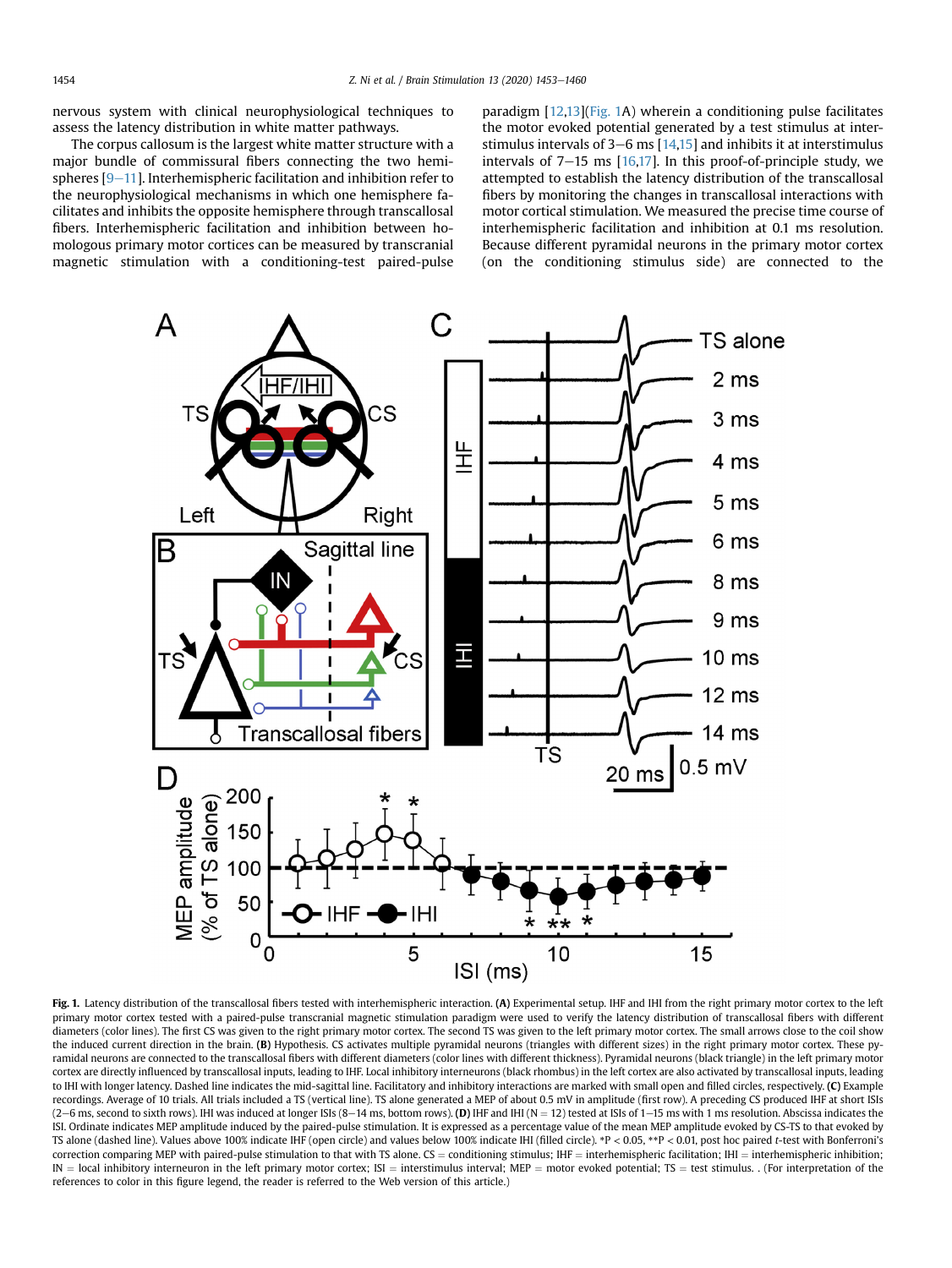transcallosal fibers with different diameters ([Fig. 1A](#page-1-0) and B), the magnitudes of interhemispheric facilitation or inhibition at various interstimulus intervals should reflect the proportions of different transcallosal fibers arriving at the test side. Changes in motor evoked potential amplitude from stimulation on the test side should follow a linear function within the middle part of motor evoked potential recruitment curve [[12](#page-6-6),[18](#page-6-12)[,19\]](#page-6-13). Therefore, the variation of the conditioned motor evoked potential should be able to be used to track the magnitudes of interhemispheric facilitation and inhibition with various interstimulus intervals and be further translated into a latency distribution of transcallosal fibers with different diameters and conduction velocities. Our hypothesis is that both interhemispheric facilitation and inhibition will increase with increasement of interstimulus interval (interval between conditioning and test stimuli) in a certain range because more transcallosal inputs mediated by fibers with progressively slower conduction velocities (activated by conditioning stimulus) arrive at the opposite hemisphere after longer interval. Based on our hypothesis, we also predict that the magnitude of interhemispheric facilitation will be correlated with the magnitude of interhemispheric inhibition and that the latency distributions of transcallosal fibers measured by interhemispheric facilitation and inhibition will be same.

## Methods

## Subjects

We studied 12 right-handed (Edinburgh Handedness Inventory, 98.3  $\pm$  5.8) healthy subjects (7 women and 5 men, aged 29.0  $\pm$  12.9 years) [\[20](#page-6-14)]. All subjects provided written informed consent, and the clinical protocol [\(Clinicaltrials.gov](http://Clinicaltrials.gov) Identifier NCT03223636) was approved by the Combined NeuroScience Institutional Review Board at the National Institutes of Health.

#### Electromyographic recording

Surface electromyograms were recorded from bilateral first dorsal interosseous muscles with 9 mm diameter  $Ag-AgCl$  surface electrodes. The active electrode was placed over the muscle belly, and the reference electrode over the metacarpophalangeal joint of the index finger. The signal was amplified  $(1000 \times)$ , band-pass filtered (20 Hz-2.5 kHz, Neuropack MEB-2300 EMG/NCV/EP Measuring Desktop System, Nihon Kohden, Tokyo, Japan), digitized at 5 kHz by an analog-to-digital interface (Micro1401, Cambridge Electronics Design, Cambridge, UK) and stored in a computer for off-line analysis.

## Transcranial magnetic stimulation

Transcranial magnetic stimulation was applied to the primary motor cortex with a custom-made figure-of-eight shaped coil (outside diameter of each loop was 5 cm, handle perpendicular to the coil) connected to a Magstim 200 stimulator (Magstim, Whitland, Dyfed, UK). The current in the joint point of coil pointed backward at  $30-45^\circ$  from the mid-sagittal line. The induced current in the brain was in the posterior-anterior direction, approximately perpendicular to the central sulcus. With this current direction, pyramidal neurons are activated trans-synaptically and produce early indirect waves [\[21,](#page-6-15)[22](#page-6-16)]. Interhemispheric facilitation and inhibition from the right primary motor cortex to the left motor cortex were measured. The test stimulus was applied to the left primary motor cortex and conditioning stimulus was applied to the right primary motor cortex. The optimal position for activation of the target muscle was marked with a pen as the motor hot spot. We

used "0.5 mV" intensity both for the conditioning and test stimuli. The "0.5 mV" intensity was defined as the lowest stimulus intensity needed to generate MEPs of more than 0.5 mV in at least 5 out of 10 trials in the target muscle when the muscle was completely relaxed.

### Experimental design

The time courses of interhemispheric facilitation [\[14](#page-6-8)] and interhemispheric inhibition [[16,](#page-6-10)[17\]](#page-6-11) were tested in two rounds. The first round tested the time course in 1 ms resolution. Interstimulus  $intervals of 1–15 ms were selected.$  Ten trials for each interstimulus interval with paired-pulse stimulation and twenty trials for test alone (total of 170 trials) were delivered in random order. Interstimulus intervals for maximal interhemispheric facilitation and inhibition were identified. A precise time course with 0.1 ms resolution was tested in the second round. Interstimulus intervals were determined individually in each subject. The range was from 2 ms before to 1 ms after the maximal interhemispheric facilitation and inhibition identified in the first round of experiment. Ten trials for each interstimulus interval with paired-pulse stimulation and twenty trials for test alone (total of 330 trials) were delivered in random order. Interhemispheric facilitation and inhibition were studied in separate runs.

# Data analysis and statistical analysis

Values are reported as mean  $\pm$  standard deviation. Motor evoked potential amplitudes were measured peak-to-peak. The amplitude evoked by paired-pulse stimulation was expressed as a percentage of the mean motor evoked potential amplitude of test alone. Values below 100% indicate inhibition and values above 100% indicate facilitation. In addition, the magnitude of interhemispheric facilitation or inhibition was calculated as the percentage difference between conditioned and test motor evoked potentials. Therefore, the magnitude of interhemispheric facilitation was a positive value and that of interhemispheric inhibition was a negative value. A repeated measures analysis of variance was used to examine the effects of interstimulus interval on interhemispheric facilitation and inhibition. Post hoc paired t-test with Bonferroni's correction was used to examine at which interstimulus intervals a conditioned motor evoked potential (with paired-pulse stimulation) was different from the test motor evoked potential. For the second round of experiments with 0.1 ms time resolution of interstimulus interval, we identified the intervals showing maximal interhemispheric facilitation and inhibition and defined them as time 0 in each subject. We realigned the time course in each subject. The relationship between maximal interhemispheric facilitation and maximal inhibition was examined by Pearson correlation coefficient. The latency distribution of transcallosal fibers was obtained by calculating the proportions of various groups of fibers with different diameters. The proportion was represented by the percentage value of the changes in interhemispheric facilitation (or inhibition) with the minimal increase in interstimulus interval (0.1 ms) divided by the maximal interhemispheric facilitation (or inhibition). Only the data with interstimulus intervals before that for the maximal facilitation and inhibition were used to calculate the latency distribution. The relationship between the proportion of the largest group of transcallosal fibers measured with interhemispheric facilitation and that measured with interhemispheric inhibition was also examined by Pearson correlation coefficient. The significance level was set at  $P < 0.05$ . The Statistical Package for the Social Sciences version 22.0 software (International Business Machines Corporation) was used for statistical analysis.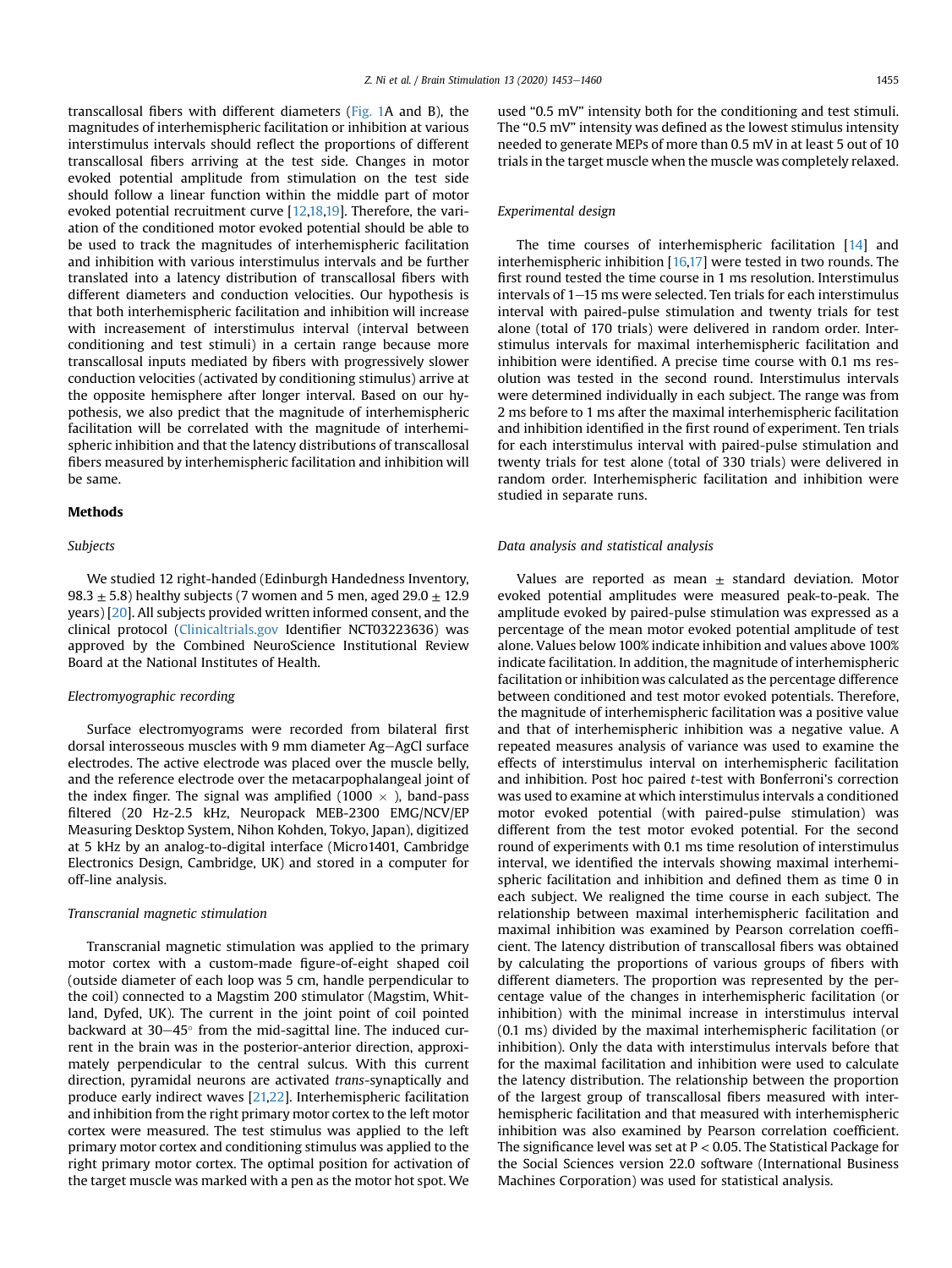<span id="page-3-0"></span>

Fig. 2. Precise time courses of interhemispheric facilitation and inhibition. (A) IHF and (B) IHI ( $N = 12$ ) tested at ISIs 1.5 ms before and 0.5 ms after the time points for maximal facilitation and inhibition with 0.1 ms resolution. Abscissa indicates the ISI. Time 0 was defined as the ISI with maximal IHF or IHI in each subject. Ordinate indicates the magnitude of IHF (open circle) or IHI (filled circle). It is expressed as a percentage difference between motor evoked potential amplitude induced by CS-TS paired-pulse stimulation and that induced by TS alone (defined as 100%). The value for IHF is positive and that for IHI is negative.  $*P < 0.05$ ,  $*P < 0.01$ , post hoc paired ttest with Bonferroni's correction comparing motor evoked potential with paired-pulse stimulation to that with TS alone.  $CS =$  conditioning stimulus; IHF  $=$  interhemispheric facilitation; IHI = interhemispheric inhibition; ISI = interstimulus interval; TS = test stimulus.

### Results

Stimulus intensity and test size of motor evoked potential

The resting motor threshold for the left primary motor cortex  $(49.4 \pm 11.5\%$  of stimulator output) and that for the right primary motor cortex (49.9  $\pm$  12.4% of stimulator output) were similar  $(t_{11} = 0.20, P = 0.849)$ . The stimulus intensity for generating 0.5 mV motor evoked potential was also similar for the left (58.8  $\pm$  12.1% of stimulator output) and right primary motor cortices (60.6  $\pm$  14.4% of stimulator output) ( $t_{11} = 0.83$ , P = 0.424). The test motor evoked potential in the right first dorsal interosseous muscle was  $0.61 \pm 0.13$  mV in amplitude. The conditioning motor evoked potential measured in the left hand was  $0.58 \pm 0.11$  mV.

#### Time courses of interhemispheric facilitation and inhibition

[Fig. 1](#page-1-0)C showed that conditioning stimulation facilitated the test motor evoked potential at interstimulus intervals of about  $2-6$  ms (interhemispheric facilitation) and inhibited it at intervals of about 8-15 ms (interhemispheric inhibition). In addition, [Fig. 1D](#page-1-0) showed that both interhemispheric facilitation and inhibition increased with initial increment in interstimulus interval. Further increase in interstimulus interval led to the reduction in both interhemispheric facilitation and inhibition. Analysis of variance revealed that the motor evoked potential with paired-pulse stimulation varied with different interstimulus intervals tested in 1 ms resolution  $(F_{14,154} = 9.81, P < 0.001)$ . With the precise time course in 0.1 ms resolution, it was identified that the interstimulus interval for maximal interhemispheric facilitation was  $4.5 \pm 0.4$  ms and that for the maximal interhemispheric inhibition was  $9.6 \pm 0.6$  ms. We defined the time point for maximal facilitation or inhibition as time 0 and realigned the time course in each subject. As the precise time courses were tested in two experimental runs, the time courses for interhemispheric facilitation and inhibition were analyzed separately. We only recorded the precise time courses 2 ms before and 1 ms after the presumed maximal interhemispheric facilitation and inhibition (identified from the first round of experiment). Therefore, we were eventually able to obtain a precise time course with interstimulus intervals 1.5 ms before  $(-1.5 \text{ ms})$  and 0.5 ms after the true maximal interhemispheric facilitation and inhibition in all subjects. We performed an analysis of variance with the realigned time course and found that interhemispheric facilitation increased gradually before reaching the maximal value ( $F_{20,220} = 84.31$ ,  $P < 0.001$ , [Fig. 2A](#page-3-0)). Post hoc paired t-test confirmed that conditioned motor evoked potential was larger than the test motor evoked potential at interstimulus intervals of  $-1.0$  to  $-0.6$  ms  $(P < 0.05)$  and  $-0.5$  to 0.5 ms  $(P < 0.01)$  around the interval for maximal facilitation (defined as time 0). Similarly, with the realigned time course we also found that interhemispheric inhibition increased gradually before reaching the maximal value  $(F_{20,220} = 97.28, P < 0.001, Fig. 2B)$  $(F_{20,220} = 97.28, P < 0.001, Fig. 2B)$  $(F_{20,220} = 97.28, P < 0.001, Fig. 2B)$ . Post hoc *t*-test confirmed that significant interhemispheric inhibition occurred at interstimulus intervals of  $-1.2$  to  $-0.6$  ms (P < 0.05),  $-0.5$  to 0.1 ms (P < 0.01) and 0.2 to 0.5 ms ( $P < 0.05$ ) around the interval for maximal inhibition.

#### Latency distribution of transcallosal fibers

The latency distribution of transcallosal fibers was derived from the continuous changes in the magnitude of interhemispheric facilitation (or inhibition) with increment in the interstimulus interval. [Fig. 3](#page-4-0) showed the latency distribution of transcallosal fibers measured by precise time courses of interhemispheric facilitation and inhibition in one subject. The proportion of the nerve fibers with certain conduction velocity measured by both facilitation and inhibition increased gradually and reached the maximal value at interstimulus interval of  $0.6-0.7$  ms before that for maximal facilitation and inhibition. The interstimulus interval for detecting the largest group of transcallosal fibers with interhemispheric facilitation was  $3.8 \pm 0.4$  ms and that with interhemispheric inhibition was  $9.0 \pm 0.5$  ms. Importantly, both the proportion of the largest group of transcallosal fibers and the shape of the latency distribution curve measured by interhemispheric facilitation and those measured by interhemispheric inhibition were similar.

In addition, it was found that the magnitude of maximal interhemispheric facilitation was correlated with that of interhemispheric inhibition (R =  $-0.699$ , F<sub>1,10</sub> = 9.56, P = 0.011, [Fig. 4](#page-4-1)A). The proportion of the largest group of transcallosal fibers measured with interhemispheric facilitation was also correlated with that measured with interhemispheric inhibition ( $R = 0.801$ ,  $F_{1,10} = 17.90$ ,  $P = 0.002$ , [Fig. 4B](#page-4-1)).

## Discussion

This is the first study to measure the presumed cortical latency distribution of a white matter tract with a neurophysiological technique. Our major finding is that both interhemispheric facilitation and inhibition increase gradually with increment in interstimulus interval before reaching their maximal values. The magnitude of interhemispheric facilitation is correlated with that of interhemispheric inhibition. The latency distributions of transcallosal fibers measured with interhemispheric facilitation and inhibition are same.

#### Interhemispheric interactions with transcallosal inputs

Using a classical paired-pulse paradigm with transcranial magnetic stimulation we observed a time course of interhemispheric facilitation at short interstimulus intervals and interhemispheric inhibition at longer intervals [\(Fig. 1C](#page-1-0) and D). Our results with interstimulus intervals tested in 1 ms resolution supported the opinion of previous studies that both interhemispheric facilitation and inhibition were through corpus callosum  $[14-17]$  $[14-17]$  $[14-17]$  $[14-17]$  $[14-17]$ . In addition, the precise time course with 0.1 ms resolution further explored that interhemispheric facilitation and inhibition started to emerge at interstimulus intervals of more than 1.5 ms before the peak and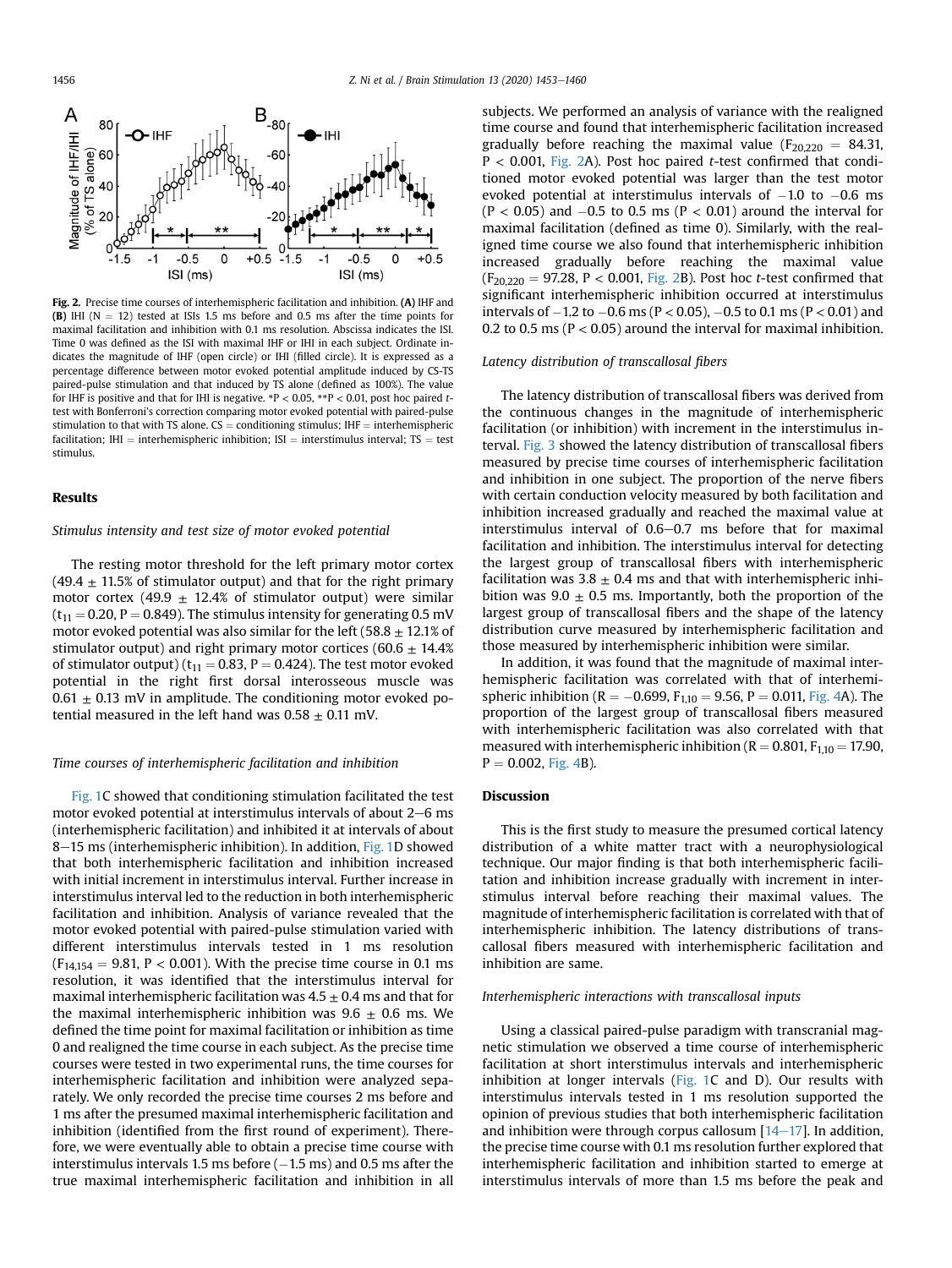<span id="page-4-0"></span>

Fig. 3. Latency distribution measurement. Latency distribution of transcallosal fibers measured with (A) IHF and (B) IHI in one subject. The ISI range from no IHF (or IHI) to the maximal IHF (or IHI) was shown. Abscissa indicates the ISI. Left ordinate (blue) in each panel indicates the magnitude of IHF (blue open circle) or IHI (blue filled circle). It is expressed as a percentage difference between motor evoked potential amplitude induced by CS-TS paired-pulse stimulation and that induced by TS alone (defined as 100%). The value for IHF is positive and that for IHI is negative. Right ordinate (red) in each panel indicates the proportion of the nerve fibers with certain conduction velocity in the whole bundle. The proportion for a group of nerve fibers (red curve) was represented by the percentage of the difference in IHF (or IHI) with the minimal increase in ISI (0.1 ms) divided by the maximal IHF (or IHI). The curve was smoothed with a two-point moving average. Note that the peak proportion of transcallosal fibers measured with IHF and that with IHI were similar.  $CS =$  conditioning stimulus, IHF  $=$  interhemispheric facilitation, IHI  $=$  interhemispheric inhibition, interhemispheric facilitation, IHI  $ISI =$  interstimulus interval, TS = test stimulus. . (For interpretation of the references to color in this figure legend, the reader is referred to the Web version of this article.)

increased gradually with increments in the interval ([Fig. 2](#page-3-0)). Our findings are compatible with the notion that myelinated fibers in corpus callosum are neuronal elements mediating interhemispheric facilitation and inhibition  $[11,23-25]$  $[11,23-25]$  $[11,23-25]$  $[11,23-25]$  $[11,23-25]$ . It is likely that interhemispheric facilitation is produced with direct activation of local pyramidal neurons (on the side of test stimulus) by facilitatory drives through transcallosal fibers (activated by the conditioning stimulus) [[11](#page-6-17)[,14,](#page-6-8)[15](#page-6-9),[17,](#page-6-11)[23\]](#page-6-18). On the other hand, interhemispheric inhibition is modulated by the same intracortical circuits as the pyramidal neurons on the side of test stimulus  $[26-29]$  $[26-29]$  $[26-29]$  $[26-29]$ , indicating that interhemispheric inhibition is produced via the synaptic transmissions at a group of local inhibitory interneurons activated by the transcallosal facilitatory drive.

#### Relationship between interhemispheric facilitation and inhibition

We found interhemispheric facilitation and inhibition decreased with further increase in interstimulus intervals after the maximal facilitation and inhibition [\(Fig. 2](#page-3-0)). Reductions both in facilitation and inhibition are likely due to the decay of excitatory postsynaptic potential produced by transcallosal inputs. In addition, the recruitment of pyramidal neurons mediating transcallosal interaction is complex and the net result measured with the motor evoked potential in a peripheral muscle represents the complex interplay among different factors. In this regard, it was reported that interhemispheric facilitation was induced when a conditioning stimulus with very low intensity (60% of active motor threshold) was applied 6 ms before the test stimulus with posterior-anterior current direction. Slight increase in conditioning intensity (80% active motor threshold) led to the interhemispheric facilitation at interstimulus intervals of both 6 and 8 ms but with the test stimulus applied in the opposite anterior-posterior current direction [\[15](#page-6-9)]. Another study performed during target muscle contraction reported interhemispheric facilitation at 4 and 5 ms interstimulus intervals while the facilitation only occurred when a test stimulus with an anterior-posteriorly directed current was preceded by a conditioning stimulus at 5% or 10% above active motor threshold [\[14](#page-6-8)]. It is known that the recruitment of pyramidal neurons in the corticospinal tract follows Henneman's size principle and the

<span id="page-4-1"></span>

Fig. 4. Correlation analysis for measurements with interhemispheric interaction. (A) Correlation between IHF and IHI at the peak interstimulus intervals. Abscissa indicates the magnitude of maximal IHF and ordinate indicates the magnitude of maximal IHI. They are expressed as a percentage difference between motor evoked potential amplitude induced by CS-TS paired-pulse stimulation and that induced by TS alone. The value for IHF is positive and that for IHI is negative. (B) Correlation between the proportion of the largest group of transcallosal fibers measured with IHF and that measured with IHI. Abscissa indicates the proportion of transcallosal fibers measured with IHF and ordinate indicate that measured with IHI. They are expressed as a percentage value of the largest change in IHF (or IHI) with the minimal increase in interstimulus interval (0.1 ms) divided by the maximal IHF (or IHI). The solid lines indicate significant correlation between two different variables with  $P < 0.05$ .  $CS =$  conditioning stimulus, IHF = interhemispheric facilitation, IHI = interhemispheric inhibition,  $TS = test$  stimulus.

corticospinal axons vary in diameter [\[30\]](#page-6-20) since more pyramidal neurons in the corticospinal tract could be activated if the primary motor cortex is stimulated with higher stimulus intensity [\[12](#page-6-6)[,19\]](#page-6-13). Pyramidal neurons mediating transcallosal interactions and those mediating corticospinal projections likely have similar anatomical and physiological properties because they modulate the local intracortical circuits [[29](#page-6-21)[,31](#page-6-22)] and are modulated by local intracortical circuits in a similar manner [\[26,](#page-6-19)[32](#page-6-23)] although the two groups of pyramidal neurons are located in different cortical layers [\[33\]](#page-6-24). These results might be explained by the fact that a limited number of transcallosal fibers with very low firing threshold are activated by a low intensity conditioning stimulus. Therefore, the interhemispheric facilitation observed in the previous studies mediated by the low threshold transcallosal fibers were only detectable within a narrow time window and required precise experimental conditions. On the other hand, our conditioning stimulus with suprathreshold intensity activated multiple transcallosal fibers with different diameters (different firing thresholds) and the precise time course determined the interhemispheric facilitation mediated by different transcallosal fibers at corresponding intervals. Furthermore, reduced magnitude of interhemispheric facilitation at long interstimulus intervals may also be related to the arrival of the fastest inhibitory drive (interhemispheric inhibition) on the side of test stimulus. The underlying mechanisms for interhemispheric inhibition is complex as more neuronal elements (the local inhibitory interneuron shown in [Fig. 1](#page-1-0)B or more neurons) are involved [\[27,](#page-6-25)[28](#page-6-26)]. Indeed, we found that interhemispheric inhibition started early in the time course when the interstimulus interval with the precise resolution was tested ([Fig. 2B](#page-3-0), more than 10% inhibition at interstimulus interval of 1.5 ms before the maximal interhemispheric inhibition). Importantly, we found gradually increased interhemispheric facilitation and inhibition with suprathreshold stimulus and observed the reliable time courses of transcallosal interactions. However, future studies testing a detailed recruitment curve of conditioning stimulus (at intensity higher than "0.5 mV" in particular) with a similar precise time course might reveal a latency distribution of transcallosal fibers in a wider range.

#### Latency distribution of transcallosal fibers

Cortical fibers vary considerably in diameter  $[34-36]$  $[34-36]$  $[34-36]$  $[34-36]$  $[34-36]$ . We performed the measurements of interhemispheric interactions to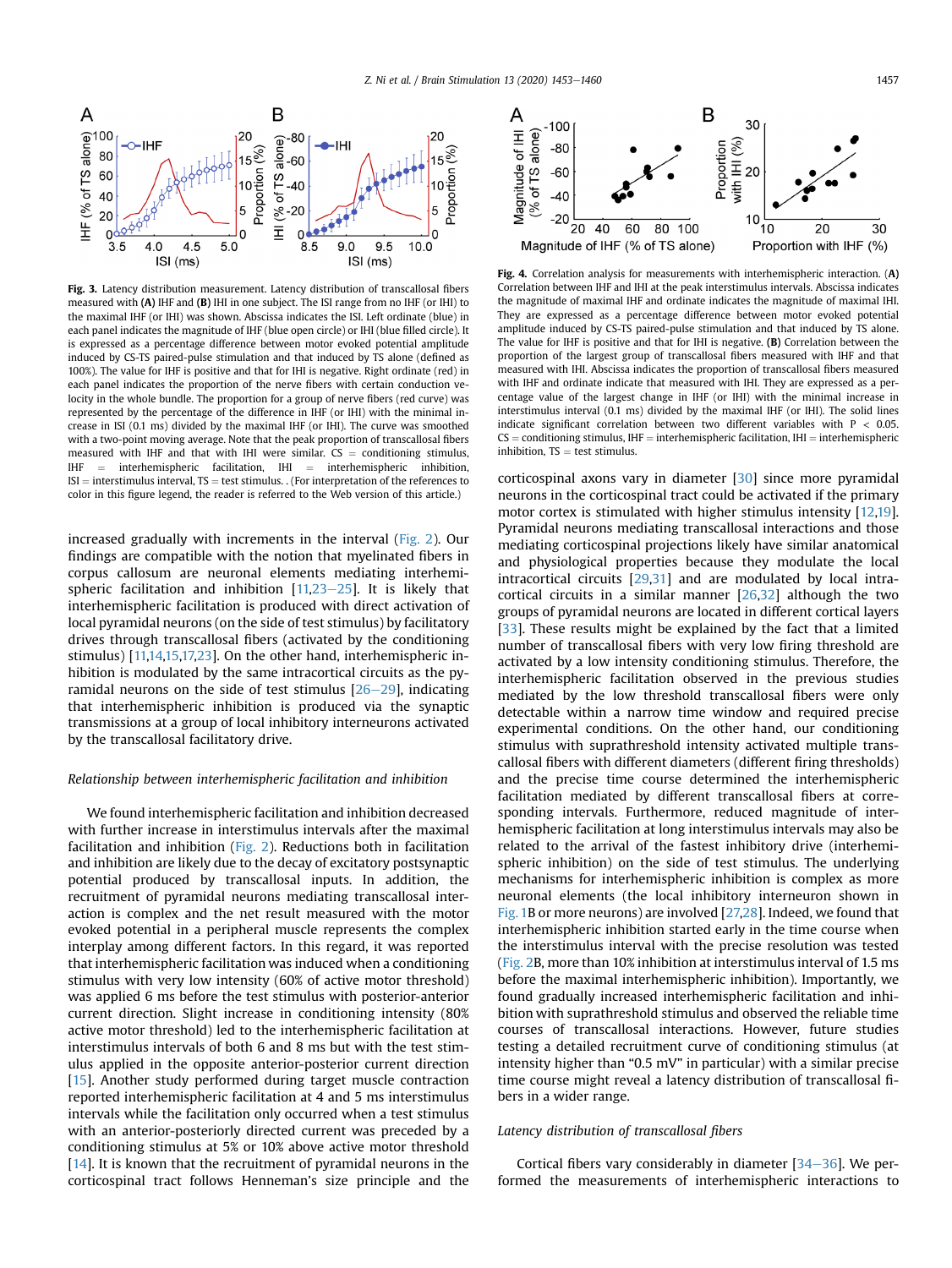calculate the latency distribution of transcallosal fibers. One of our major findings was that interhemispheric facilitation and inhibition were highly correlated ([Fig. 4](#page-4-1)A). More importantly, the distribution curves derived from interhemispheric facilitation and inhibition were same [\(Fig. 3\)](#page-4-0) and the proportions of fibers measured with two methods were also correlated ([Fig. 4B](#page-4-1)). The results strongly supported our hypothesis [\(Fig. 1A](#page-1-0) and B) that the magnitude of interhemispheric facilitation or interhemispheric inhibition is determined by the activation of transcallosal fibers with different conduction velocities. However, it should be mentioned that the derivation of precise cortical latencies along the transcallosal fibers depends on further elucidation of the underlying mechanisms of interhemispheric facilitation and inhibitions. It is still not clear whether direct or oligosynaptic connections and which neuronal transmitters are involved in the conduction of transcallosal inputs [[11,](#page-6-17)[14,](#page-6-8)[15](#page-6-9)[,17,](#page-6-11)[23\]](#page-6-18). In addition, our results were obtained from the changes in motor evoked potentials measured in a hand muscle. A basic assumption of our proof-of-principle study is that different transcallosal fibers with same diameter make the same contribution to the measurements of interhemispheric interactions. A similar assumption seems correct when the conduction velocity distribution of a peripheral nerve is measured with compound muscle action potential in a collision test using a neurophysiological approach  $[8,37-39]$  $[8,37-39]$  $[8,37-39]$  $[8,37-39]$  $[8,37-39]$ . However, different magnitudes of interhemispheric interactions measured in the present study may not follow a linear function with changes in motor evoked potential amplitude. Although we found strong correlation between interhemispheric inhibition and interhemispheric facilitation [\(Fig. 4](#page-4-1)), it might still be argued that interhemispheric inhibition with relatively weak test stimulus intensity ("0.5 mV") pushed the conditioned motor evoked potential to the low end of linear part of stimulus intensity recruitment curve. Future study should test a range of test stimulus intensities to examine whether the determined latency distribution of transcallosal fibers is the same.

# Technical limitations<sup>[1](#page-5-0)</sup>

Several other confounding factors should be taken into consideration. We used relatively low stimulus intensity ("0.5 mV") in the resting state to reduce the spreading current into a wide area. However, it might be discussed that different latencies of the transcallosal fibers measured by interhemispheric facilitation and inhibition were simply due to fibers with different lengths rather than fibers with different diameters because magnetic stimulation actives pyramidal neurons at different sites. Similarly, the explanation of our results may be complicated by the factor that various pyramidal neurons on the conditioning side are located at cortical layers with different depth and are in preference to different current directions which produce multiple descending volleys [\[21,](#page-6-15)[22](#page-6-16)]. The recruitments of early and later indirect waves and the modulations of these waves involving transcallosal inputs activated by the conditioning stimulus might be different [[27,](#page-6-25)[40\]](#page-6-29). The recruitment of pyramidal neurons on the test stimulus side with different descending corticospinal volleys may also be complex. As discussed in the former sections, previous studies reported that interhemispheric facilitation was observed in a narrow time window with specific preference for test stimulus current direction [\[14](#page-6-8)[,15](#page-6-9)] while interhemispheric inhibition was detectable in a wide range of conditioning stimulus intensities and test stimulus directions [\[14](#page-6-8)]. These studies raised the possibility that early and later components of descending volleys that largely change the latency of motor evoked potential have different sensitivity to the transcallosal inputs [\[41](#page-6-30)]. It should be noted that the latency distribution derived from the present study was based on the measurement of changes in motor evoked potential amplitudes and not latencies. Therefore, longer latency measured in the motor evoked potential induced by an anterior-posteriorly directed current should not change the latency distribution measured in the present study. However, if magnetic stimulations with anterior-posterior and posterioranterior current directions activate different populations of pyramidal neurons [[42](#page-6-31)[,43\]](#page-7-0), future studies performed with test stimuli in both current directions may identify different patterns of latency distributions of transcallosal fibers targeting separate groups of pyramidal neurons. Furthermore, the temporal and spatial summation along various transcallosal fibers with same conduction velocity may produce large within-subject and between-subject variation on the excitability of pyramidal neurons on the side of test stimulus. In addition, different magnitudes of interhemispheric facilitation and inhibition in various muscles and contribution to interhemispheric facilitation and inhibition with pathways outside corpus callosum might also be confounding factors [[16](#page-6-10)[,17,](#page-6-11)[44](#page-7-1)].

### Verification of neuroimaging techniques

Water diffusion parallel to axon bundles is relatively free and follows Gaussian displacement distribution. This was used in our group to develop the diffusion tensor imaging technique with kspace encoding to measure neuronal fibers and provide a means to visualize white matter pathways [[4](#page-6-3)[,45\]](#page-7-2). Previous studies performed by other groups demonstrated that both transcallosal fibers connecting bilateral primary motor cortices [[23](#page-6-18)] and transcallosal fibers connecting bilateral parietal cortices [[46](#page-7-3)] had high correlation between the measurement with diffusion tensor imaging and that with interhemispheric inhibition. These studies suggested that functional measurements using transcranial magnetic stimulation may provide ground truth data to verify the neuroimaging pipeline. Cortical latency connectome is a comprehensive map of neuronal connections between different nodes in the cortical network at the time scale of impulses being transmitted. To obtain the cortical latency connectome with structural and functional data, our group developed the neuroimaging pipeline with novel type of diffusion weighted magnetic resonance imaging techniques (non-Gaussian q-space model with large q-values) to determine the mean and average nerve fiber diameter distribution in the central nervous systems  $[4-6,45,47]$  $[4-6,45,47]$  $[4-6,45,47]$  $[4-6,45,47]$  $[4-6,45,47]$  $[4-6,45,47]$ . The present proof-of-principle study was the first step to verify the neuroimaging pipeline using neurophysiological techniques. However, the production of believable cortical latency connectome will depend on consistency between neurophysiological and neuroimaging data  $[4-7]$  $[4-7]$  $[4-7]$ . Future studies will focus on the determination of cortical latency distributions in various white matter tracts. The discrimination of normal and abnormal brain networks, elucidation of development, degeneration and trauma using brain stimulation techniques are also crucial tasks for the latency connectome project.

# Conclusion

Our study is the first to determine the presumed latency distribution of a major bundle of cortical projection fibers. We conclude that interhemispheric interaction measured with a classical transcranial magnetic stimulation paradigm is a promising technique to determine the conduction velocity distribution of the transcallosal fibers.

<span id="page-5-0"></span> $1$  None of the future studies suggested here could be performed now due to the COVID-19 pandemic.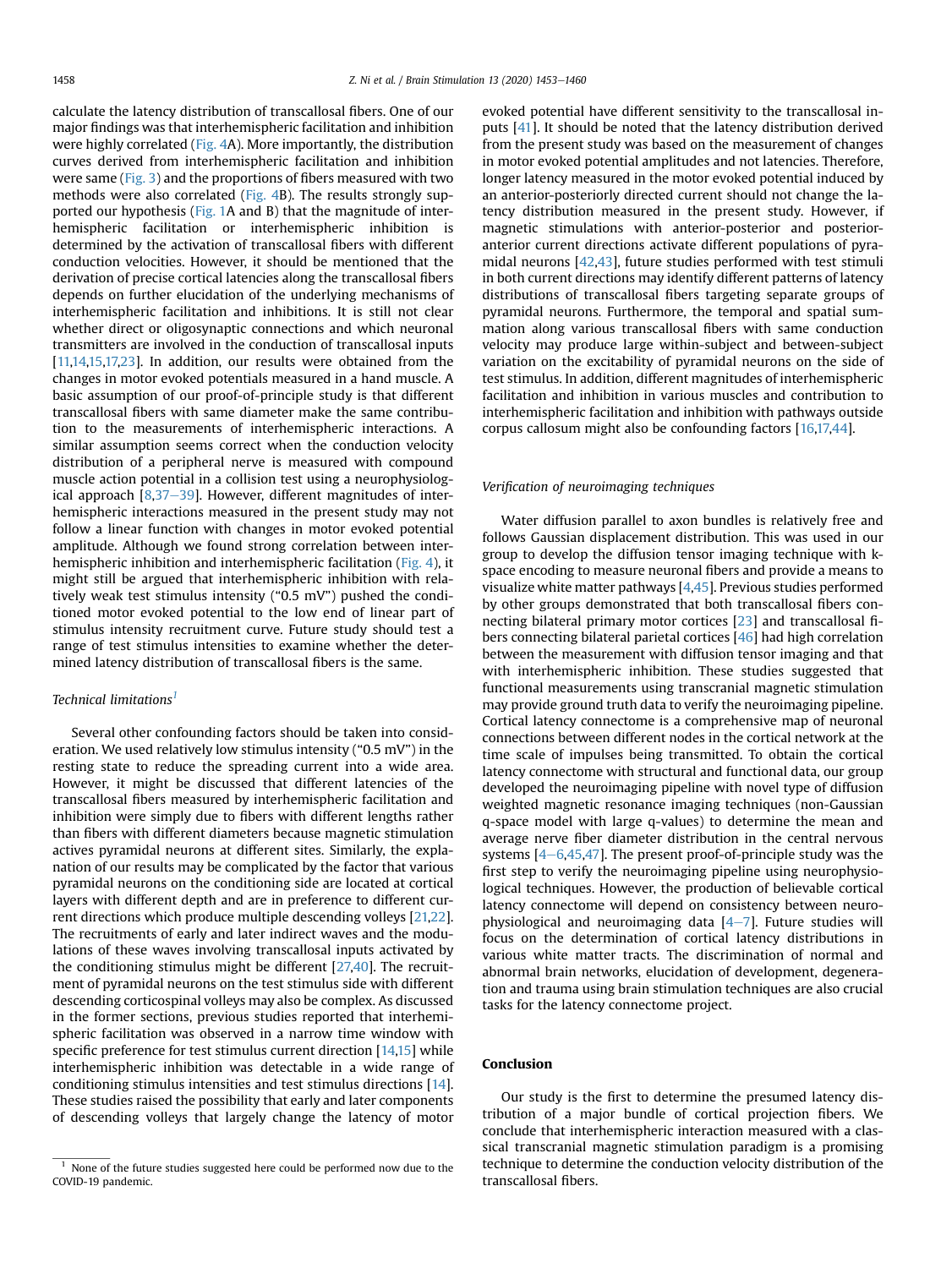## Research data linking

The research data for each subject is available in Mendeley Data. Citation of dataset: Ni, Zhen; Leodori, Giorgio; Vial, Felipe; Zhang, Yong; Avram, Alexandru; Pajevic, Sinisa; Basser, Peter; Hallett, Mark (2020),"BRS-D-20-00320", Mendeley Data, V4; [https://doi.](https://doi.org/10.17632/9zdh7xt3ks.4) [org/10.17632/9zdh7xt3ks.4](https://doi.org/10.17632/9zdh7xt3ks.4); URL: [https://data.mendeley.com/](https://data.mendeley.com/datasets/9zdh7xt3ks/4) [datasets/9zdh7xt3ks/4.](https://data.mendeley.com/datasets/9zdh7xt3ks/4)

#### CRediT authorship contribution statement

Zhen Ni: Conceptualization, Data curation, Formal analysis, Investigation, Methodology, Project administration, Writing original draft, Writing - review & editing. Giorgio Leodori: Conceptualization, Investigation, Methodology, Writing - original draft, Writing - review  $\&$  editing. Felipe Vial: Investigation, Methodology, Writing - review & editing. Yong Zhang: Investigation, Methodology, Writing - review & editing. Alexandru V. Avram: Investigation, Writing - review & editing. Sinisa Pajevic: Investigation, Writing - review & editing. Peter J. Basser: Conceptualization, Investigation, Supervision, Writing - review & editing. Mark Hallett: Conceptualization, Investigation, Methodology, Project administration, Supervision, Writing - original draft, Writing - review & editing.

#### Declaration of competing interest

All authors declare no conflict of interest. We further confirm that all subjects provided written informed consent and any aspect of the work covered in this study (clinical protocol, [Clinicaltrials.](http://Clinicaltrials.gov) [gov](http://Clinicaltrials.gov) Identifier NCT03223636) that has involved human subjects has been conducted with the ethical approval of the Combined NeuroScience Institutional Review Board at the National Institutes of Health.

#### Acknowledgement

This work was done at the National Institutes of Health. This work was supported by BRAIN INITIATIVE Grant #1-R24-MH-109068-01, and the National Institute of Neurological Disorders and Stroke and the Eunice Kennedy Shriver National Institute of Child Health and Human Development (NICHD) Intramural Research Programs.

#### References

- <span id="page-6-1"></span><span id="page-6-0"></span>[1] [Wedeen VJ, Rosene DL, Wang R, et al. The geometric structure of the brain](http://refhub.elsevier.com/S1935-861X(20)30222-9/sref1) fi[ber pathways. Science 2012;335:1628](http://refhub.elsevier.com/S1935-861X(20)30222-9/sref1)–[34](http://refhub.elsevier.com/S1935-861X(20)30222-9/sref1).
- [2] Drakesmith M, Harms R, Rudrapatna SU, Parker GD, Evans CI, Jones DK. [Estimating axon conduction velocity in vivo from microstructural MRI. Neu](http://refhub.elsevier.com/S1935-861X(20)30222-9/sref2)[roimage 2019;203:116186](http://refhub.elsevier.com/S1935-861X(20)30222-9/sref2).
- <span id="page-6-3"></span><span id="page-6-2"></span>[3] [Callaghan PT, Coy A, MacGowan D, Packer KJ, Zelaya FO. Diffraction-like effects](http://refhub.elsevier.com/S1935-861X(20)30222-9/sref3) in NMR diffusion studies of fl[uids in porous solids. Nature 1991;351:467](http://refhub.elsevier.com/S1935-861X(20)30222-9/sref3)-[9.](http://refhub.elsevier.com/S1935-861X(20)30222-9/sref3)
- [4] [Basser PJ, Pajevic S, Pierpaoli C, Duda J, Aldroubi A. In vivo](http://refhub.elsevier.com/S1935-861X(20)30222-9/sref4) fiber tractography [using DT-MRI data. Magn Reson Med 2000;44:625](http://refhub.elsevier.com/S1935-861X(20)30222-9/sref4)-[32](http://refhub.elsevier.com/S1935-861X(20)30222-9/sref4).
- [5] [Avram AV, Sarlls JE, Barnett AS, et al. Clinical feasibility of using mean](http://refhub.elsevier.com/S1935-861X(20)30222-9/sref5) [apparent propagator \(MAP\) MRI to characterize brain tissue microstructure.](http://refhub.elsevier.com/S1935-861X(20)30222-9/sref5) [Neuroimage 2016;127:422](http://refhub.elsevier.com/S1935-861X(20)30222-9/sref5)-[34.](http://refhub.elsevier.com/S1935-861X(20)30222-9/sref5)
- [6] [Assaf Y, Blumenfeld-Katzir T, Yovel Y, Basser PJ. AxCaliber: a method for](http://refhub.elsevier.com/S1935-861X(20)30222-9/sref6) [measuring axon diameter distribution from diffusion MRI. Magn Reson Med](http://refhub.elsevier.com/S1935-861X(20)30222-9/sref6)  $2008:59:1347 - 54$  $2008:59:1347 - 54$
- [7] [Komlosh ME, Ozarslan E, Lizak MJ, et al. Mapping average axon diameters in](http://refhub.elsevier.com/S1935-861X(20)30222-9/sref7) [porcine spinal cord white matter and rat corpus callosum using d-PFG MRI.](http://refhub.elsevier.com/S1935-861X(20)30222-9/sref7) Neuroimage 2013:78:210-[6](http://refhub.elsevier.com/S1935-861X(20)30222-9/sref7).
- <span id="page-6-4"></span>[8] [Ni Z, Vial F, Avram AV, et al. Measuring conduction velocity distributions in](http://refhub.elsevier.com/S1935-861X(20)30222-9/sref8) [peripheral nerves using neurophysiological techniques. Clin Neurophysiol](http://refhub.elsevier.com/S1935-861X(20)30222-9/sref8) 2020:131:15[8](http://refhub.elsevier.com/S1935-861X(20)30222-9/sref8)1-8.
- <span id="page-6-5"></span>[Gazzaniga MS. Cerebral specialization and interhemispheric communication:](http://refhub.elsevier.com/S1935-861X(20)30222-9/sref9) [does the corpus callosum enable the human condition? Brain 2000;123:](http://refhub.elsevier.com/S1935-861X(20)30222-9/sref9) [1293](http://refhub.elsevier.com/S1935-861X(20)30222-9/sref9)-[326.](http://refhub.elsevier.com/S1935-861X(20)30222-9/sref9)
- [10] [Luders E, Thompson PM, Toga AW. The development of the corpus callosum in](http://refhub.elsevier.com/S1935-861X(20)30222-9/sref10) the healthy human brain. J Neurosci  $2010;30:10985-90$ .
- <span id="page-6-17"></span>[11] [Zarei M, Johansen-Berg H, Smith S, Ciccarelli O, Thompson AJ, Matthews PM.](http://refhub.elsevier.com/S1935-861X(20)30222-9/sref11) [Functional anatomy of interhemispheric cortical connections in the human](http://refhub.elsevier.com/S1935-861X(20)30222-9/sref11) [brain. J Anat 2006;209:311](http://refhub.elsevier.com/S1935-861X(20)30222-9/sref11)-[20.](http://refhub.elsevier.com/S1935-861X(20)30222-9/sref11)
- <span id="page-6-6"></span>[12] [Hallett M. Transcranial magnetic stimulation: a primer. Neuron 2007;55:](http://refhub.elsevier.com/S1935-861X(20)30222-9/sref12)  $187 - 99$  $187 - 99$
- <span id="page-6-7"></span>[13] [Ni Z, Müller-Dahlhaus F, Chen R, Ziemann U. Triple-pulse TMS to study in](http://refhub.elsevier.com/S1935-861X(20)30222-9/sref13)[teractions between neural circuits in human cortex. Brain Stimul 2011;4:](http://refhub.elsevier.com/S1935-861X(20)30222-9/sref13)  $281 - 93$  $281 - 93$
- <span id="page-6-8"></span>[14] [Hanajima R, Ugawa Y, Machii K, et al. Interhemispheric facilitation of the hand](http://refhub.elsevier.com/S1935-861X(20)30222-9/sref14) motor area in humans. J Physiol  $2001$ ;531:849-[59](http://refhub.elsevier.com/S1935-861X(20)30222-9/sref14).
- <span id="page-6-9"></span>[15] [Baumer T, Bock F, Koch G, et al. Magnetic stimulation of human premotor or](http://refhub.elsevier.com/S1935-861X(20)30222-9/sref15) [motor cortex produces interhemispheric facilitation through distinct path-](http://refhub.elsevier.com/S1935-861X(20)30222-9/sref15)ways. J Physiol 2006:572:857-[68](http://refhub.elsevier.com/S1935-861X(20)30222-9/sref15).
- <span id="page-6-10"></span>[16] [Ferbert A, Priori A, Rothwell JC, Day BL, Colebatch JG, Marsden CD. Inter](http://refhub.elsevier.com/S1935-861X(20)30222-9/sref16)[hemispheric inhibition of the human motor cortex. J Physiol 1992;453:](http://refhub.elsevier.com/S1935-861X(20)30222-9/sref16)  $525 - 46.$  $525 - 46.$  $525 - 46.$
- <span id="page-6-11"></span>[17] [Ni Z, Gunraj C, Nelson AJ, et al. Two phases of interhemispheric inhibition](http://refhub.elsevier.com/S1935-861X(20)30222-9/sref17) [between motor related cortical areas and the primary motor cortex in human.](http://refhub.elsevier.com/S1935-861X(20)30222-9/sref17) Cerebr Cortex 2009:19:1[65](http://refhub.elsevier.com/S1935-861X(20)30222-9/sref17)4-65.
- <span id="page-6-12"></span>[18] [Boroojerdi B, Battaglia F, Muellbacher W, Cohen LG. Mechanisms in](http://refhub.elsevier.com/S1935-861X(20)30222-9/sref18)fluencing [stimulus-response properties of the human corticospinal system. Clin Neu-](http://refhub.elsevier.com/S1935-861X(20)30222-9/sref18)rophysiol 2001:112:931-[7.](http://refhub.elsevier.com/S1935-861X(20)30222-9/sref18)
- <span id="page-6-13"></span>[19] [Rothwell JC, Thompson PD, Day BL, Boyd S, Marsden CD. Stimulation of the](http://refhub.elsevier.com/S1935-861X(20)30222-9/sref19) [human motor cortex through the scalp. Exp Physiol 1991;76:159](http://refhub.elsevier.com/S1935-861X(20)30222-9/sref19)-[200.](http://refhub.elsevier.com/S1935-861X(20)30222-9/sref19)
- <span id="page-6-14"></span>[20] Oldfi[eld RC. The assessment and analysis of handedness: the Edingburgh in](http://refhub.elsevier.com/S1935-861X(20)30222-9/sref20)[ventory. Neuropsychologia 1971;9:97](http://refhub.elsevier.com/S1935-861X(20)30222-9/sref20)-[113](http://refhub.elsevier.com/S1935-861X(20)30222-9/sref20).
- <span id="page-6-15"></span>[21] [Kaneko K, Kawai S, Fuchigami Y, Morita H, Ofuji A. The effect of current di](http://refhub.elsevier.com/S1935-861X(20)30222-9/sref21)[rection induced by transcranial magnetic stimulation on the corticospinal](http://refhub.elsevier.com/S1935-861X(20)30222-9/sref21) [excitability in human brain. Electroencephalogr Clin Neurophysiol 1996;101:](http://refhub.elsevier.com/S1935-861X(20)30222-9/sref21)  $478 - 82$  $478 - 82$
- <span id="page-6-16"></span>[22] [Di Lazzaro V, Oliviero A, Saturno E, et al. The effect on corticospinal volleys of](http://refhub.elsevier.com/S1935-861X(20)30222-9/sref22) [reversing the direction of current induced in the motor cortex by transcranial](http://refhub.elsevier.com/S1935-861X(20)30222-9/sref22) [magnetic stimulation. Exp Brain Res 2001;138:268](http://refhub.elsevier.com/S1935-861X(20)30222-9/sref22)-[73.](http://refhub.elsevier.com/S1935-861X(20)30222-9/sref22)
- <span id="page-6-18"></span>[23] [Wahl M, Lauterbach-Soon B, Hattingen E, et al. Human motor corpus cal](http://refhub.elsevier.com/S1935-861X(20)30222-9/sref23)[losum: topography, somatotopy, and link between microstructure and func-](http://refhub.elsevier.com/S1935-861X(20)30222-9/sref23)tion. J Neurosci 2007:27:12132-[8.](http://refhub.elsevier.com/S1935-861X(20)30222-9/sref23)
- [24] [Hofer S, Frahm J. Topography of the human corpus callosum revisited](http://refhub.elsevier.com/S1935-861X(20)30222-9/sref24) comprehensive fi[ber tractography using diffusion tensor magnetic resonance](http://refhub.elsevier.com/S1935-861X(20)30222-9/sref24) [imaging. Neuroimage 2006;32:989](http://refhub.elsevier.com/S1935-861X(20)30222-9/sref24)-[94.](http://refhub.elsevier.com/S1935-861X(20)30222-9/sref24)
- [25] [Aboitiz F, Scheibel AB, Fisher RS, Zaidel E. Fiber composition of the human](http://refhub.elsevier.com/S1935-861X(20)30222-9/sref25) [corpus callosum. Brain Res 1992;598:143](http://refhub.elsevier.com/S1935-861X(20)30222-9/sref25)-[53.](http://refhub.elsevier.com/S1935-861X(20)30222-9/sref25)
- <span id="page-6-19"></span>[26] [Avanzino L, Teo JT, Rothwell JC. Intracortical circuits modulate transcallosal](http://refhub.elsevier.com/S1935-861X(20)30222-9/sref26) inhibition in humans. J Physiol  $2007;583:99-114$  $2007;583:99-114$ .
- <span id="page-6-25"></span>[27] [Chen R, Yung D, Li J-Y. Organization of ipsilateral excitatory and inhibitory](http://refhub.elsevier.com/S1935-861X(20)30222-9/sref27) [pathways in the human motor cortex. J Neurophysiol 2003;89:1256](http://refhub.elsevier.com/S1935-861X(20)30222-9/sref27)-[64.](http://refhub.elsevier.com/S1935-861X(20)30222-9/sref27)
- <span id="page-6-26"></span>[28] [Kukaswadia S, Wagle-Shukla A, Morgante F, Gunraj C, Chen R. Interactions](http://refhub.elsevier.com/S1935-861X(20)30222-9/sref28) [between long latency afferent inhibition and interhemispheric inhibitions in](http://refhub.elsevier.com/S1935-861X(20)30222-9/sref28) the human motor cortex. J Physiol  $2005;563:915-24$  $2005;563:915-24$ .
- <span id="page-6-21"></span>[29] [Daskalakis ZJ, Christensen BK, Fitzgerald PB, Roshan L, Chen R. The mecha](http://refhub.elsevier.com/S1935-861X(20)30222-9/sref29)[nisms of interhemispheric inhibition in the human motor cortex. J Physiol](http://refhub.elsevier.com/S1935-861X(20)30222-9/sref29)  $2002:543:317-26$
- <span id="page-6-20"></span>[30] [Lemon RN. Descending pathways in motor control. Annu Rev Neurosci](http://refhub.elsevier.com/S1935-861X(20)30222-9/sref30) 2008:31:195-[218.](http://refhub.elsevier.com/S1935-861X(20)30222-9/sref30)
- <span id="page-6-22"></span>[31] [Müller-Dahlhaus F, Liu Y, Ziemann U. Inhibitory circuits and the nature of](http://refhub.elsevier.com/S1935-861X(20)30222-9/sref31) [their interactions in the human motor cortex a pharmacological TMS study.](http://refhub.elsevier.com/S1935-861X(20)30222-9/sref31) Physiol 2008;586:495-[514.](http://refhub.elsevier.com/S1935-861X(20)30222-9/sref31)
- <span id="page-6-23"></span>[32] [Lee H, Gunraj C, Chen R. The effects of inhibitory and facilitatory intracortical](http://refhub.elsevier.com/S1935-861X(20)30222-9/sref32) [circuits on interhemispheric inhibition in the human motor cortex. J Physiol](http://refhub.elsevier.com/S1935-861X(20)30222-9/sref32) [2007;580:1021](http://refhub.elsevier.com/S1935-861X(20)30222-9/sref32)-[32.](http://refhub.elsevier.com/S1935-861X(20)30222-9/sref32)
- <span id="page-6-24"></span>[33] [Fame RM, MacDonald JL, Macklis JD. Development, speci](http://refhub.elsevier.com/S1935-861X(20)30222-9/sref33)fication, and diversity [of callosal projection neurons. Trends Neurosci 2011;34:41](http://refhub.elsevier.com/S1935-861X(20)30222-9/sref33)-[50](http://refhub.elsevier.com/S1935-861X(20)30222-9/sref33).
- <span id="page-6-27"></span>[34] [Tomasi S, Caminiti R, Innocenti GM. Areal differences in diameter and length](http://refhub.elsevier.com/S1935-861X(20)30222-9/sref34) [of corticofugal projections. Cerebr Cortex 2012;22:1463](http://refhub.elsevier.com/S1935-861X(20)30222-9/sref34)-[72.](http://refhub.elsevier.com/S1935-861X(20)30222-9/sref34)
- [35] [Hursh JB. Conduction velocity and diameter of nerve](http://refhub.elsevier.com/S1935-861X(20)30222-9/sref35) fibers. Am J Physiol  $1939;127:131-9.$  $1939;127:131-9.$  $1939;127:131-9.$  $1939;127:131-9.$
- [36] [Sherman DL, Brophy PJ. Mechanisms of axon ensheathment and myelin](http://refhub.elsevier.com/S1935-861X(20)30222-9/sref36) [growth. Nat Rev Neurosci 2005;6:683](http://refhub.elsevier.com/S1935-861X(20)30222-9/sref36)-[90](http://refhub.elsevier.com/S1935-861X(20)30222-9/sref36).
- <span id="page-6-28"></span>[37] [Hopf HC. Electromyographic study on so-called mononeuritis. Arch Neurol](http://refhub.elsevier.com/S1935-861X(20)30222-9/sref37) 1963:9:307-[12](http://refhub.elsevier.com/S1935-861X(20)30222-9/sref37).
- [38] [Stalberg E, van Dijk H, Falck B, et al. Standards for quanti](http://refhub.elsevier.com/S1935-861X(20)30222-9/sref38)fication of EMG and [neurography. Clin Neurophysiol 2019;130:1688](http://refhub.elsevier.com/S1935-861X(20)30222-9/sref38)-[729](http://refhub.elsevier.com/S1935-861X(20)30222-9/sref38).
- [39] [Ingram DA, Davis GR, Swash M. Motor nerve conduction velocity distributions](http://refhub.elsevier.com/S1935-861X(20)30222-9/sref39) [in man: results of a new computer-based collision technique. Electro](http://refhub.elsevier.com/S1935-861X(20)30222-9/sref39)[encephalogr Clin Neurophysiol 1987;66:235](http://refhub.elsevier.com/S1935-861X(20)30222-9/sref39)-[43](http://refhub.elsevier.com/S1935-861X(20)30222-9/sref39).
- <span id="page-6-29"></span>[40] Di Lazzaro V, Profi[ce P, Ranieri F, et al. I-wave origin and modulation. Brain](http://refhub.elsevier.com/S1935-861X(20)30222-9/sref40) [Stimul 2012;5:512](http://refhub.elsevier.com/S1935-861X(20)30222-9/sref40)-[25](http://refhub.elsevier.com/S1935-861X(20)30222-9/sref40).
- <span id="page-6-30"></span>[41] Di Lazzaro V, Oliviero A, Profi[ce P, et al. Direct demonstration of interhemi](http://refhub.elsevier.com/S1935-861X(20)30222-9/sref41)[spheric inhibition of the human motor cortex produced by transcranial](http://refhub.elsevier.com/S1935-861X(20)30222-9/sref41) [magnetic stimulation. Exp Brain Res 1999;124:520](http://refhub.elsevier.com/S1935-861X(20)30222-9/sref41)-[4.](http://refhub.elsevier.com/S1935-861X(20)30222-9/sref41)
- <span id="page-6-31"></span>[42] [Ni Z, Charab S, Gunraj C, et al. Transcranial magnetic stimulation in different](http://refhub.elsevier.com/S1935-861X(20)30222-9/sref42) [current directions activates separate cortical circuits. J Neurophysiol](http://refhub.elsevier.com/S1935-861X(20)30222-9/sref42) 2011:105:749-[56.](http://refhub.elsevier.com/S1935-861X(20)30222-9/sref42)